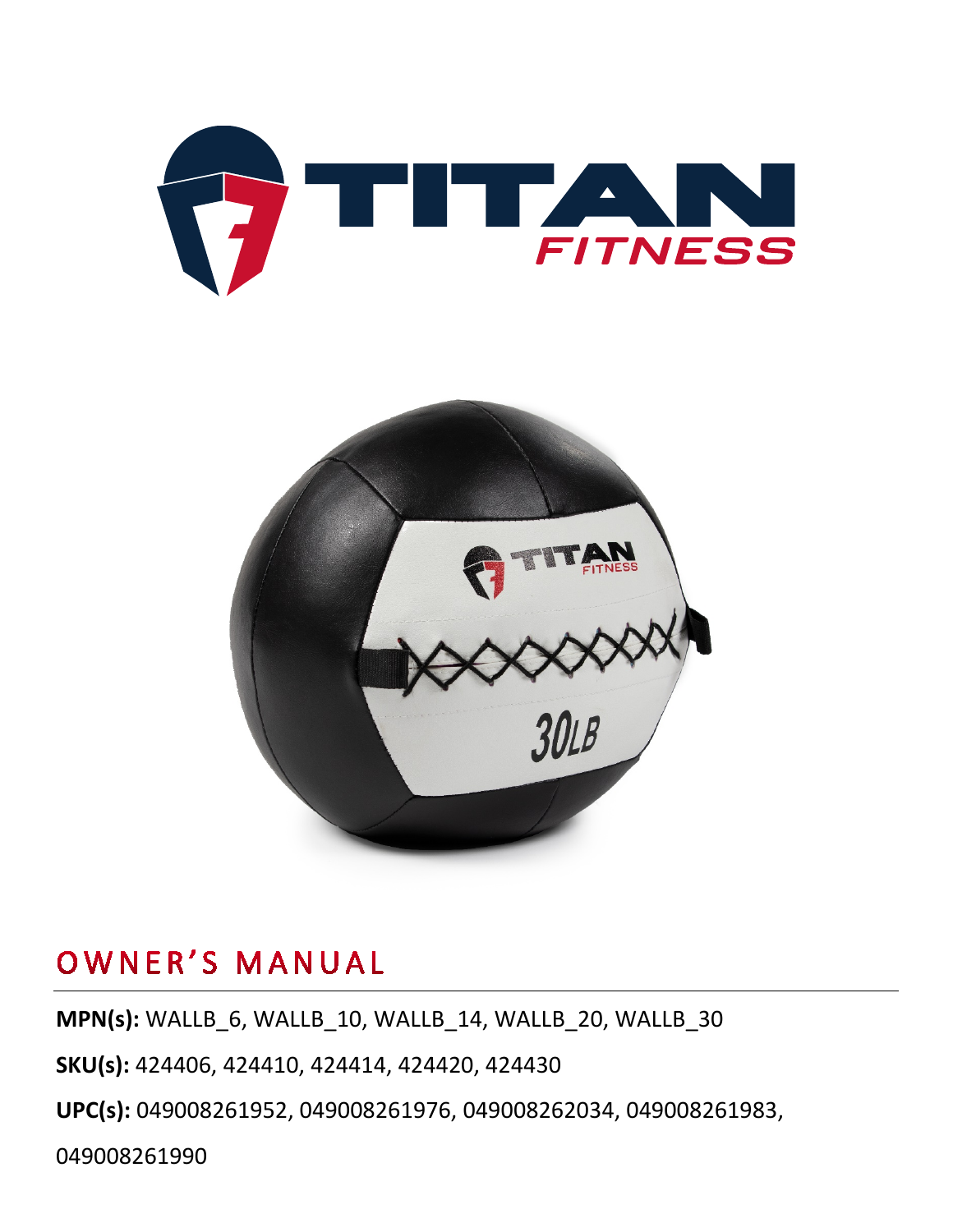## PARTS DIAGRAM / EXPLODED VIEW

| <b>KEY</b>        | <b>BOX</b> | <b>DESCRIPTION</b>                          | <b>QTY</b> |
|-------------------|------------|---------------------------------------------|------------|
| $\left( 1\right)$ |            | <b>6LB SOFT MEDICINE WALL BALL LEATHER</b>  |            |
| (2)               |            | <b>10LB SOFT MEDICINE WALL BALL LEATHER</b> |            |
| (3)               |            | <b>14LB SOFT MEDICINE WALL BALL LEATHER</b> |            |
| (4)               | 1          | <b>20LB SOFT MEDICINE WALL BALL LEATHER</b> |            |
| (5)               |            | <b>30LB SOFT MEDICINE WALL BALL LEATHER</b> |            |